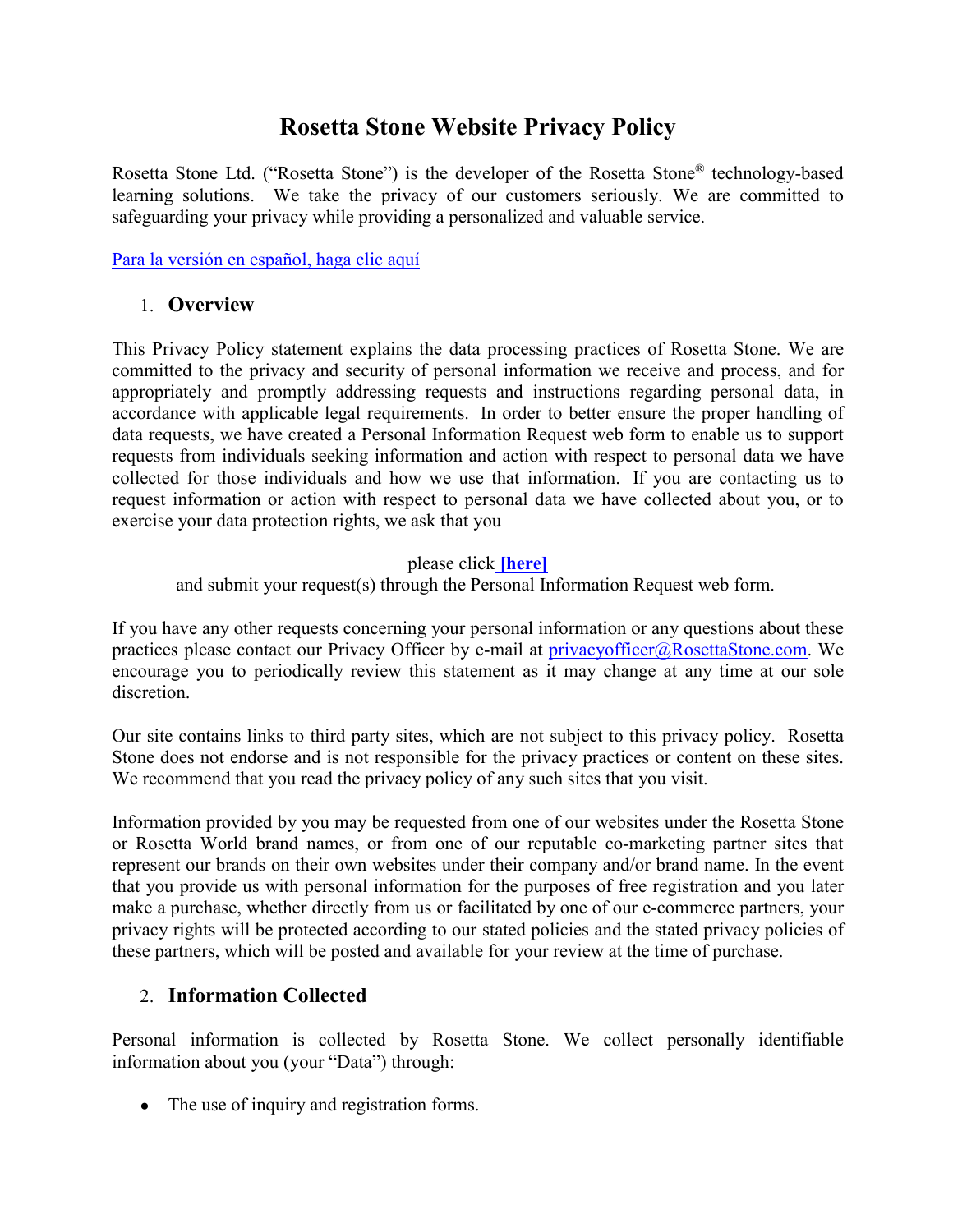- The purchase process when you buy any of our products or services
- The provision of your details to us either online or offline

The elements of your Data that we collect may include:

- Name
- Job title
- Company name
- Home, shipping and billing addresses, phone and fax number
- Mobile telephone number
- E-mail address
- IP address and browser information
- Payment details such as credit card information
- Market research data such as customer usage patterns

#### **3. Use and Disclosure of Personal Information**

We use your Data for purposes which may include:

- Providing our customers with a personalized service.
- Processing orders, registrations and inquiries.
- Conducting market research surveys.
- Running competitions.
- Measuring interest in and improving our website, products, and services.
- Providing you with information about products and services we offer. You may stop the delivery of marketing emails by following the instructions accompanying a particular communication or by using our Personal Information Request web form available here**: [\[link\]](https://privacyportal-cdn.onetrust.com/dsarwebform/27aac3ab-c36e-4457-81d4-9773ba27887e/f1e6ce28-8f84-4cae-9bdd-bc40113d5ee0.html)**.
- Resolving disputes, collecting fees, and troubleshooting problems.

We use the information you provide when placing an order to complete that order. We do not share this information with outside parties except 1. To the extent necessary to complete that order or to provide you with services by way of our service providers (e.g., payment processing, third-party shipping, business analytics, customer support), or 2. To successors in title to our business, or 3. In accordance with legal and regulatory requirements, or 4. As necessary, in Rosetta Stone's sole discretion, to protect the perceived rights, safety and property of Rosetta Stone, users of our websites, and the public, or 5. With the parent organization, affiliate or subsidiary entities of Rosetta Stone to manage and control Data as joint users.

Other than as set out above, you will be notified when Personal Information about you will be shared with third parties, and you will have an opportunity to choose not to have us share such information.

We also use information in aggregate form (so that no individual user is identified):

• To build up marketing profiles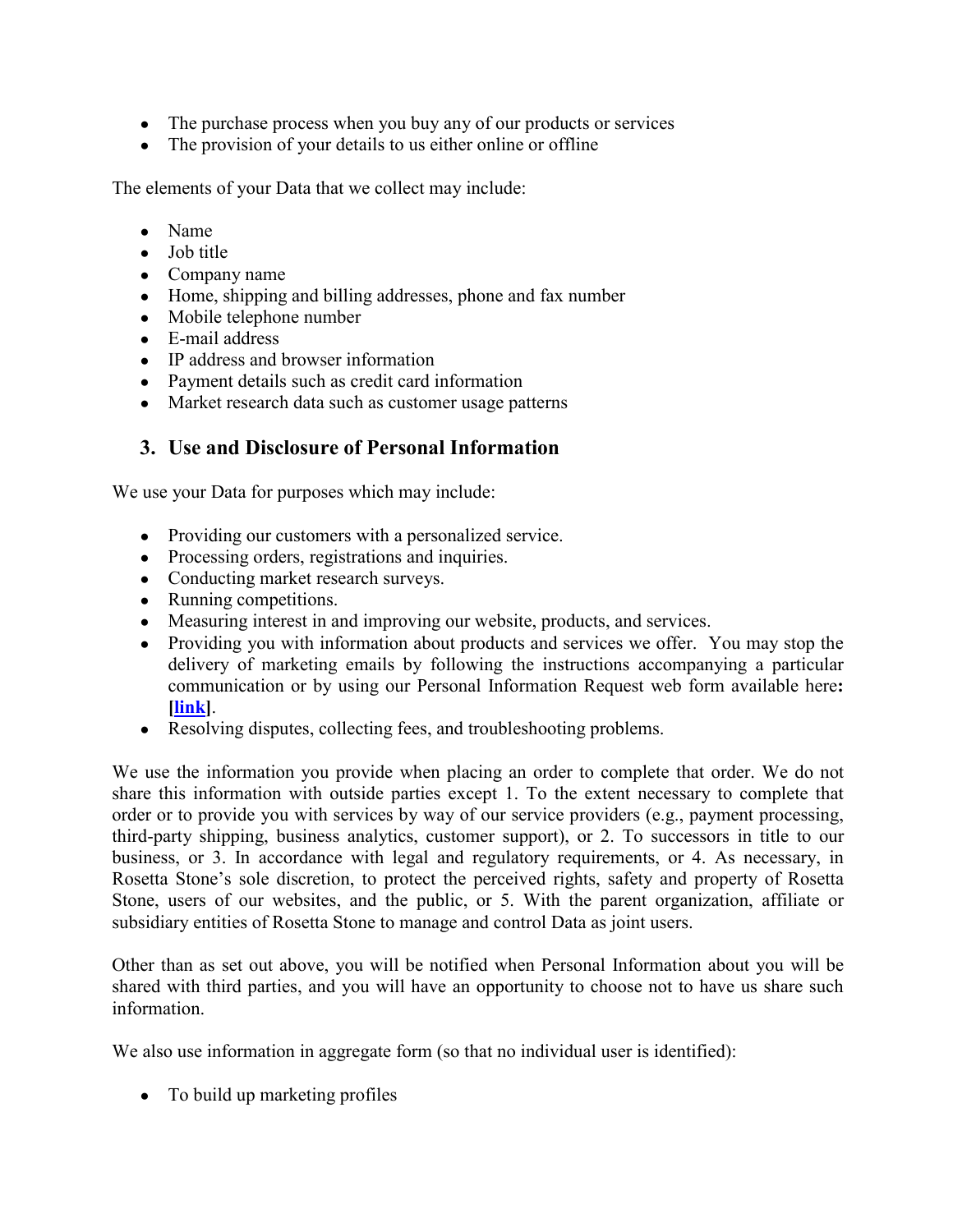- To aid strategic development
- To audit usage of the site

# 4. **Use and Disclosure of Personal Information in Japan**

In Japan, in addition to the foregoing, we may also share Data collected through digital distribution marketplaces like the Apple App Store with Joint Providers. "Joint Providers" are those companies which we've partnered with to offer, support, or manage Rosetta Stone and/or Joint Provider Accounts, products or services, and to manage and control Data, subject to Rosetta Stone and/or Joint Provider privacy policies.

In Japan, the Joint Provider in charge of managing jointly used Data is Sourcenext Corporation.

### 5. **Use of Cookies and Other Tracking Devices**

We use cookies and other tracking devices, including local shared objects written with Adobe flash technology (flash cookies), to help personalize your use of our sites. A cookie is a small piece of information which is sent to your computer's hard drive by the web server so that the website can remember who you are. This information may include information relating to your use of our sites, information about your computer such as the computer's IP address and browser type, demographic data and, if you arrived at our site via a link from a third party site, the URL of the linking page. We do not use any tracking devices to track your usage of the Internet on other sites not operated by Rosetta Stone. If you are a registered user this may include your name and email address for verification purposes.

We use information from cookies for purposes which may include:

- Identifying returning users and registrants
- Enabling you to move more easily around our site
- Tracking your use of our site to better develop our sites in accordance with your requirements
- Building up a demographic profile
- If you do not want to help us learn how to improve our site, products, offers and marketing strategy, you may choose to set your Web browser to not accept cookies. Further information on how to prevent cookies from being stored on your computer can be found on [http://www.allaboutcookies.org](http://www.allaboutcookies.org/) under the 'manage cookies' section. Alternatively, go to the help menu within your Internet browser. Flash cookies may be removed using the latest versions of Google Chrome, Mozilla Firefox, and Microsoft Internet Explorer, which you may upgrade to on these browsers, or you may remove or block flash cookies by going to Adobe's Website Storage Settings Panel.

From time to time we may permit third party companies to set cookies on Rosetta Stone sites for purposes which may include market research, revenue tracking or to improve functionality of the site.

### 6. **Security Policy**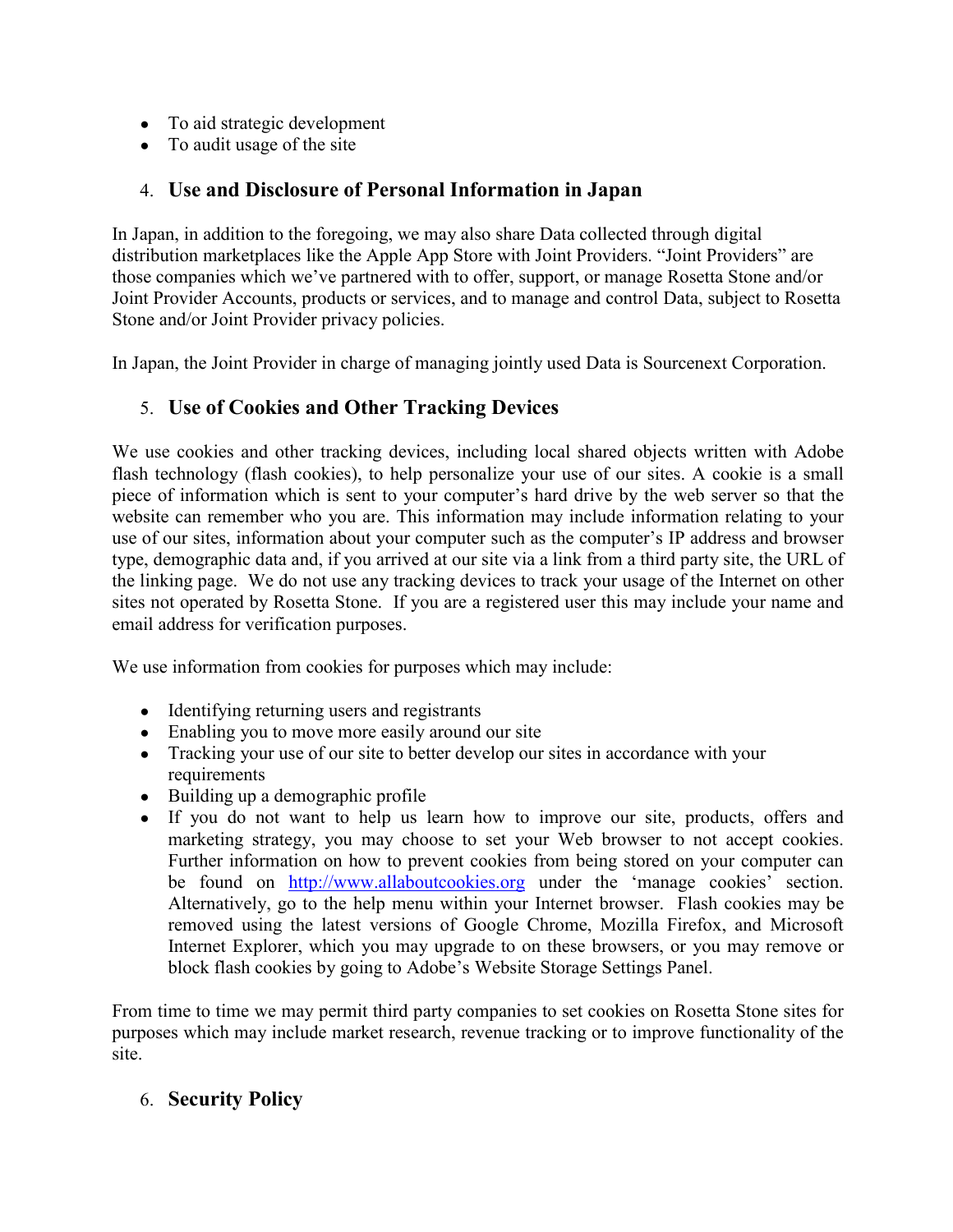Rosetta Stone has appropriate measures in place to help ensure that our users' Data is protected against unauthorized access or use, alteration, unlawful or accidental destruction and accidental loss. Although we make reasonable efforts to protect your Personal Information from loss, misuse, or alteration by third parties, you should be aware that there is always some risk involved in transmitting information over the Internet. There is also some risk that thieves could find a way to thwart our security systems.

# 7. **Transfer of Data**

The Internet is a global environment. Using the Internet to collect and process personal Data necessarily involves the transmission of Data on an international basis. For individuals located in the European Union, we participate in the EU-U.S. and Swiss-U.S. Privacy Shield Framework (the "Framework") as set forth by the U.S. Department of Commerce regarding the collection, use and retention of personal data from the European Union and Switzerland. For more information about our certification to the Framework, please click here: [http://www.rosettastone.com/privacy-shield,](http://www.rosettastone.com/privacy-shield) or to visit the U.S Department of Commerce site please click here: [https://www.privacyshield.gov/welcome.](https://www.privacyshield.gov/welcome)

### 8. **Access to Data and Contact Info**

You may request a copy or send a correction of the personal information we hold about you by contacting the Privacy Officer at [privacyofficer@RosettaStone.com](mailto:privacyofficer@RosettaStone.com) or writing to:

Privacy Officer Rosetta Stone Ltd. 135 West Market Street Harrisonburg VA 22801 USA

Where required by applicable law, and notably by GDPR, you have the right to obtain confirmation of the existence of certain Personal Data relating to you, to verify its content, origin, and accuracy, as well as the right to access, review, port, delete, or to block or withdraw consent to the processing of certain Personal Data (without affecting the lawfulness of processing based on consent before its withdrawal), by contacting us as detailed below. **In particular, you have the right to object to our use of Personal Data for direct marketing and in certain other situations at any time. Contact us below for more details.** Please note that certain Personal Data may be retained as required or permitted by applicable law.

If you are an End User receiving access to our services through a Corporate, Governmental, Educational or other Organizational Enterprise Client of Rosetta Stone, and you wish to request access, limit use, limit disclosure or remove your End User Personal Data, please contact the Enterprise Client organization that submitted your personal data to us, and we will support them as needed in responding to your request.

If you are contacting us to request information or action with respect to personal data we have collected about you, or to exercise your data protection rights, please click **[\[here\]](https://privacyportal-cdn.onetrust.com/dsarwebform/27aac3ab-c36e-4457-81d4-9773ba27887e/f1e6ce28-8f84-4cae-9bdd-bc40113d5ee0.html)** and submit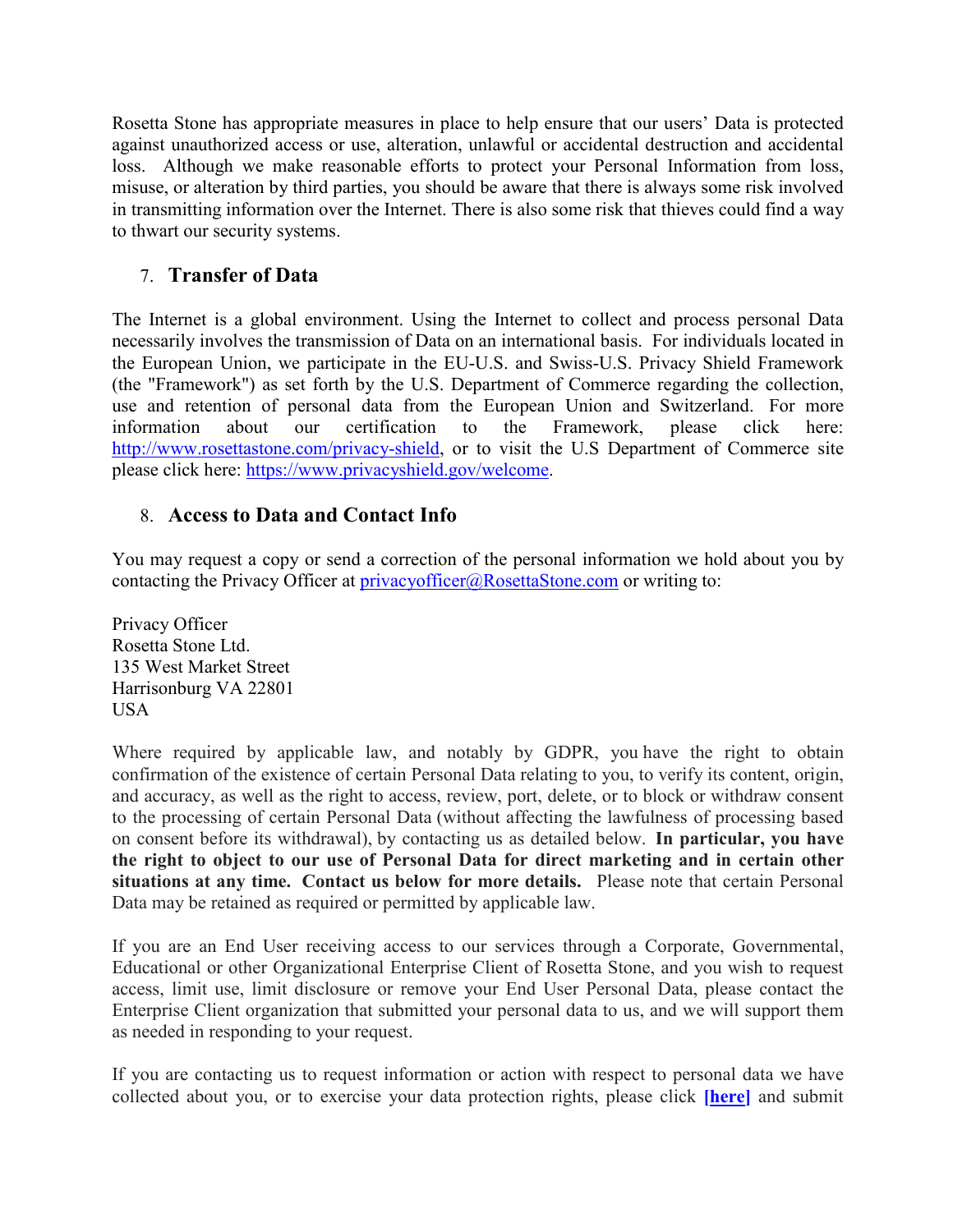your request(s) through our Personal Information Request web form. If you have other questions or requests concerning your personal information, please contact the Privacy Team by email at [privacyofficer@rosettastone.com.](mailto:privacyofficer@rosettastone.com)

If you are a European resident with questions regarding your rights in Personal Data under GDPR, please contact the Rosetta Stone Data Protection Officer, Sofia Simoes, by email at [DPO@rosettastone.com.](mailto:DPO@rosettastone.com)

- (a) As noted above, you can choose not to provide Rosetta Stone with personal information, although it may be needed to register as a member on the Service and to participate in certain features offered through the Service.
- (b) You can access or update your personal information by using our Personal Information Request web form available here**: [\[link\]](https://privacyportal-cdn.onetrust.com/dsarwebform/27aac3ab-c36e-4457-81d4-9773ba27887e/f1e6ce28-8f84-4cae-9bdd-bc40113d5ee0.html)**.
- (c) You may stop the delivery of commercial email communications that Rosetta Stone sends by following the instructions accompanying a particular communication or by using our Personal Information Request web form available here**: [\[link\]](https://privacyportal-cdn.onetrust.com/dsarwebform/27aac3ab-c36e-4457-81d4-9773ba27887e/f1e6ce28-8f84-4cae-9bdd-bc40113d5ee0.html)**.
- (d) The Help portion of the toolbar on most browsers will tell you how to prevent your browser from accepting new cookies, how to have the browser notify you when you receive a new cookie, or how to disable cookies altogether.

We may charge the allowable fee under applicable law for provision of this information.

# 9. **Children Under 13**

We do not intentionally collect any information on children under 13 years of age. We will undertake to delete any details of such users where a parent or guardian has notified us that any such details have been obtained.

### 10. **California Consumers**

#### *Notice to California Consumers*

*This notice is effective as of January 1, 2020*

If you reside in California, we are required to provide additional information to you about how we use and disclose your information, and you may have additional rights with regard to how we use your information. We have included this California-specific information below.

- **CA Personal Information**. Consistent with section 2 of this *Website Privacy*  **Policy**, we collect certain categories and specific pieces of information about individuals that are considered "Personal Information" in California ("**CA Personal Informatio**n"), specifically:
	- o *Personal and Other Identifiers or Characteristics: such as first name and*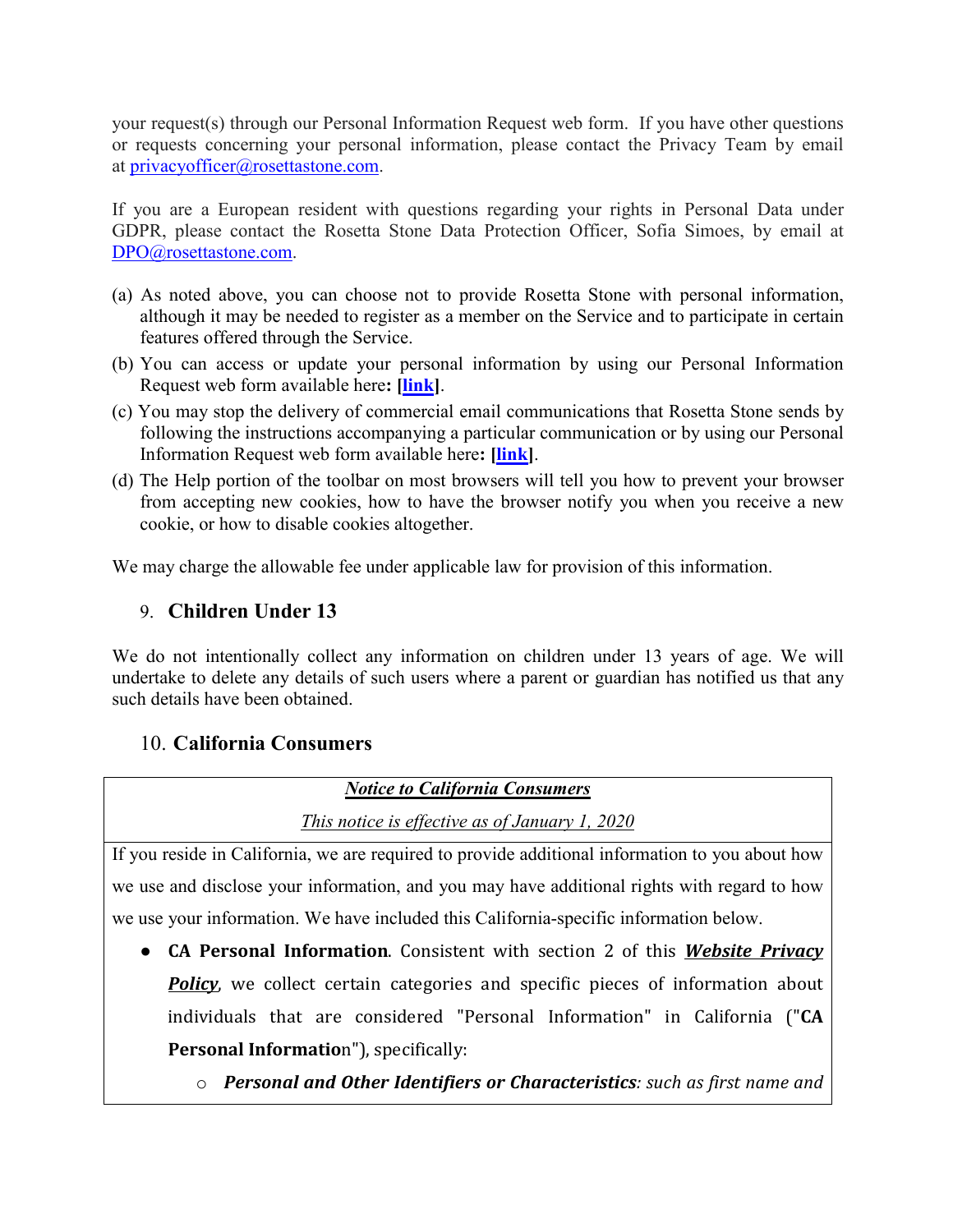*last name, personal or professional contact information, mailing address, telephone number, e-mail address, unique personal identifier, IP, device, and online activity information, age, date of birth, gender, demographics, username and password to our Websites or services;*

- o *Commercial Information: such as payment details, credit card information and purchase or transaction history.*
- o **Sources**. We may collect certain categories of CA Personal Information from you and other third parties as described in sections 4 and 5 of this *Website Privacy Policy*.
- **Use of CA Personal Information**. Consistent with sections 3, 4 and 5 of this *Website Privacy Policy*, we may use CA Personal Information for business or commercial purposes. Please see sections 3, 4 and 5 for more details.
- **CA Personal Information Sold or Disclosed For Business Purposes**.
	- $\circ$  In the preceding twelve months, we may have shared CA Personal Information for business purposes, or we may have "sold" (as defined under CCPA) some categories of CA Personal Information.
- **California Consumer Rights.** Subject to certain exceptions, as a California resident, you may have the following rights to your CA Personal Information: (i) *Access*. Request access to your CA Personal Information that we collect, use, disclose, or sell; (ii) *Deletion*. Request deletion of your CA Personal Information; and (iii) *CA Personal Information Sold or Disclosed For Business Purposes.* Request information about the CA Personal Information we have "sold" (as defined under CCPA) or disclosed for business purposes within the preceding 12 months. To the extent permitted by applicable law, we may be required to retain some of your CA Personal Information and certain CA Personal Information is strictly necessary in order for us to fulfil the purposes described in this Privacy Policy.
- **Exercising California consumer rights.** If you are a California resident and wish to exercise any of these rights, please: (a) submit your request using our California webform available **[\[here\]](https://privacyportal-cdn.onetrust.com/dsarwebform/27aac3ab-c36e-4457-81d4-9773ba27887e/a4611d02-cd40-4c80-8efb-af97324e0cc4.html)***;* (b) log into your account to make any updates or submit a request; (c) contact us as described in the *Website Privacy Policy*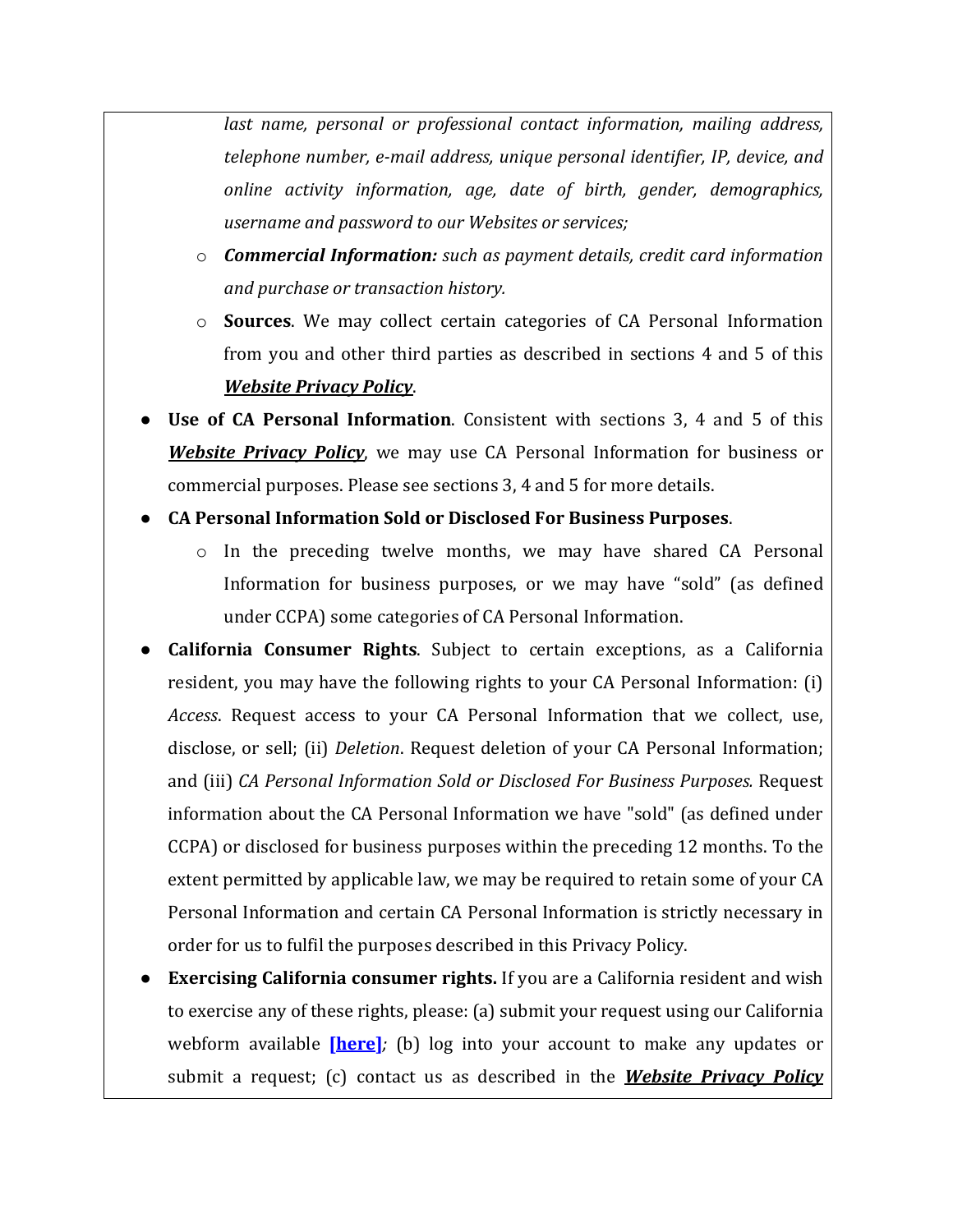section 8 above, or (d) call the following toll-free number 800-280-8172. When submitting your request, you may be asked to provide certain information, which may include additional proof of identification, so that we can verify your identity and validate the request. We are not responsible for requests that are not sent or submitted properly, or that do not have complete information. Please note that you are limited by law in the number of requests you may submit per year. We will not discriminate against you by offering you different pricing or products, or by providing you with a different level or quality of products, based solely upon you exercising your rights to your CA Personal Information.

**Do Not Sell My Personal Information.** If we "sell" (as defined by CCPA) your CA Personal Information to a third party, as a California Resident, you have the right to opt-out of the sale of your CA Personal Information. If you wish to exercise this right, please click **[\[here\]](https://www.rosettastone.com/lp/ccpa/)**, contact us as described in the *Website Privacy Policy* section 8 above, or call the following toll-free number 800-280-8172. To the extent that you elect to designate an authorized agent to make a request on your behalf, they must identify that they are contacting us as agent and will be required to provide appropriate documentation including written signed authorization by you, proof of your identity, and verification of their identity; or a valid, designated power of attorney as required under the California Probate Code. We may require additional proof of authority or may need to contact you directly to validate the request. If you are under the age of 16, we will not sell your CA Personal Information without proper consent.

### 11. **Changes to this Policy**

This policy is effective January 1, 2020. From time to time we may make changes to this privacy policy statement to reflect any changes to our privacy practices in accordance with changes in legislation, best practice or website enhancements. We will notify you about material changes to this Privacy Policy by sending a notice to the email address you provided to us or by placing a prominent notice on our website.

<span id="page-6-0"></span>Last reviewed: January 1, 2020 Last updated and effective as of: January 1, 2020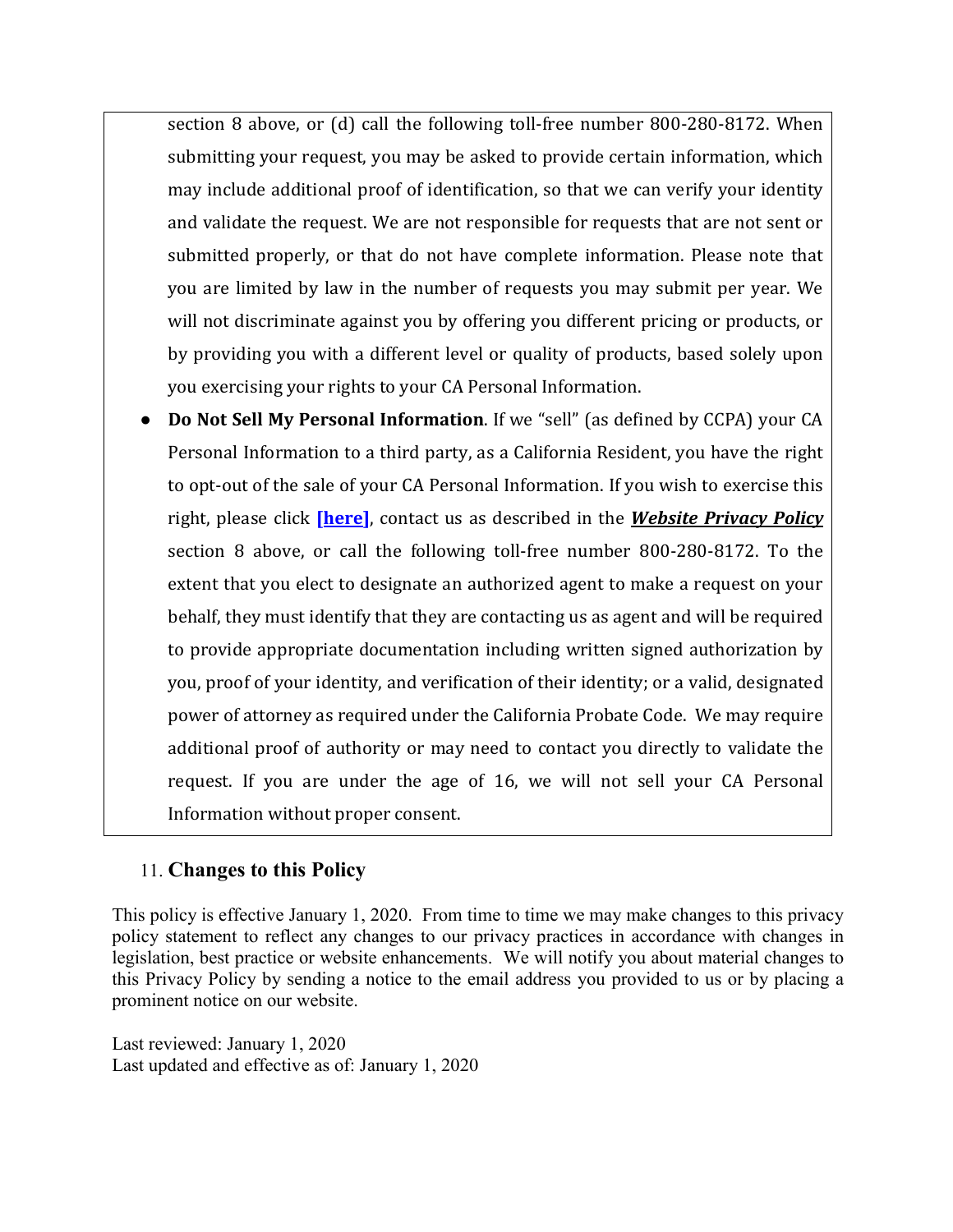# **Política de privacidad del sitio web de Rosetta Stone**

Rosetta Stone Ltd. ("Rosetta Stone") es el desarrollador de las soluciones de aprendizaje basadas en tecnología Rosetta Stone®. Tomamos muy en serio la privacidad de nuestros clientes. Nos hemos comprometido a proteger su privacidad mientras le ofrecemos un servicio valioso y personalizado.

## 1. **Descripción general**

La declaración de esta Política de privacidad describe las prácticas de procesamiento de datos de Rosetta Stone.

Estamos comprometidos con la privacidad y seguridad de la información personal que recibimos y procesamos, y con el tratamiento adecuado y rápido de las solicitudes e instrucciones relativas a los datos personales, de acuerdo con los requisitos legales aplicables. Con el fin de garantizar mejor el tratamiento adecuado de las solicitudes de datos, hemos creado un formulario web de solicitud de información personal que nos permite apoyar las solicitudes de las personas que buscan información y acciones con respecto a los datos personales que hemos recopilado para esas personas y la forma en que utilizamos esa información. Si se pone en contacto con nosotros para solicitar información o emprender acciones con respecto a los datos personales que hemos recopilado sobre usted, o para ejercer sus derechos de protección de datos, le pedimos que

#### por favor haga clic[\[aquí\]](https://privacyportal-cdn.onetrust.com/dsarwebform/27aac3ab-c36e-4457-81d4-9773ba27887e/f1e6ce28-8f84-4cae-9bdd-bc40113d5ee0.html)

y envíe su(s) solicitud(es) a través del formulario web de Solicitud de Información Personal.

Si desea formular otra solicitud en relación con su información personal o tiene alguna pregunta sobre estas prácticas, envíe un correo electrónico a nuestro director de privacidad a [privacyofficer@RosettaStone.com.](mailto:privacyofficer@RosettaStone.com) Lo invitamos a que revise con frecuencia esta declaración, ya que podemos modificarla en cualquier momento a nuestro absoluto criterio.

Nuestro sitio contiene enlaces a sitios de terceros, que no están sujetos a esta política de privacidad. Rosetta Stone no avala las prácticas de privacidad ni el contenido de dichos sitios, y tampoco se responsabiliza por ellos. Le recomendamos leer la política de privacidad de los sitios mencionados que visite.

Los sitios web de la marca Rosetta Stone o Rosetta World, o alguno de nuestros prestigiosos socios de comercialización conjunta que representan nuestras marcas en sus sitios web bajo sus propias marcas o compañías, pueden solicitar información suministrada por usted. En el caso de que usted nos suministre información personal para registrarse de forma gratuita y posteriormente haga una compra, directamente a nosotros o a través de uno de nuestros socios de comercio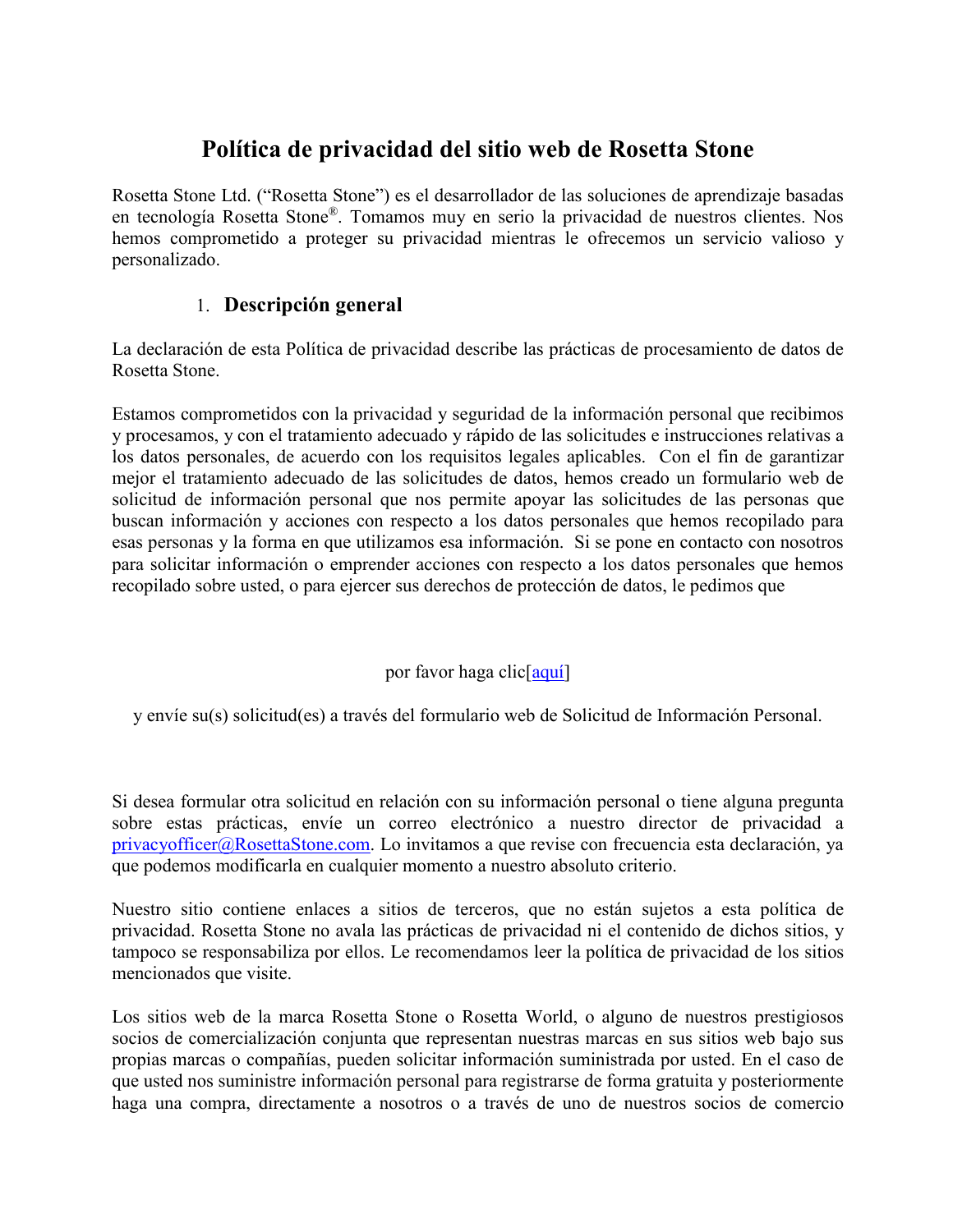electrónico, sus derechos de privacidad serán protegidos de acuerdo con nuestras políticas y las políticas de privacidad de dichos socios, las cuales estarán publicadas y disponibles para su lectura al momento de la compra.

## 2. **Información recopilada**

Rosetta Stone recopila información personal. Nosotros recopilamos información de identificación personal sobre usted (sus "Datos") a través de:

- El uso de formularios de registro y consultas;
- El proceso de compra cuando usted adquiere cualquiera de nuestros productos o servicios;
- El suministro de datos en línea o por otro medio por parte de usted.

Los Datos que recopilamos de usted pueden incluir lo siguiente:

- Nombre
- Cargo
- Nombre de la compañía
- Dirección particular, de envío y de facturación, número de teléfono y fax
- Número de teléfono móvil
- Dirección de correo electrónico
- Dirección IP e información del navegador
- Datos de pago como información de tarjetas de crédito
- Datos de investigación de mercado como patrones de uso de consumidores

# **3. Uso y divulgación de información personal**

Nosotros usamos sus Datos para propósitos que pueden incluir lo siguiente:

- Ofrecer a los clientes un servicio personalizado.
- Procesar pedidos, registros y consultas.
- Llevar a cabo encuestas de investigación de mercado.
- Realizar concursos.
- Medir el interés y mejorar nuestro sitio web y los productos y servicios.
- Proporcionarle información sobre los productos y servicios que ofrecemos. Si desea dejar de recibir correos electrónicos de comercialización, siga las instrucciones de la comunicación en particular o utiliza nuestro formulario web de Solicitud de Información Personal disponible aquí: [\[link\]](https://privacyportal-cdn.onetrust.com/dsarwebform/27aac3ab-c36e-4457-81d4-9773ba27887e/f1e6ce28-8f84-4cae-9bdd-bc40113d5ee0.html);
- Resolver conflictos, cobrar cargos o solucionar problemas.

La información que usted suministra al hacer un pedido, se utiliza para procesar ese pedido. Nosotros no compartimos esa información con terceros, excepto en los siguientes casos: 1. En la medida en que sea necesario para procesar el pedido o para proporcionarle servicios a través de nuestros proveedores de servicios (por ejemplo, procesamiento de pagos, envío a terceros, análisis de negocios, soporte al cliente), o 2.A sucesores legítimos de nuestra empresa, o 3. De conformidad con los requisitos legales y regulatorios, o 4. Si es necesario, a criterio absoluto de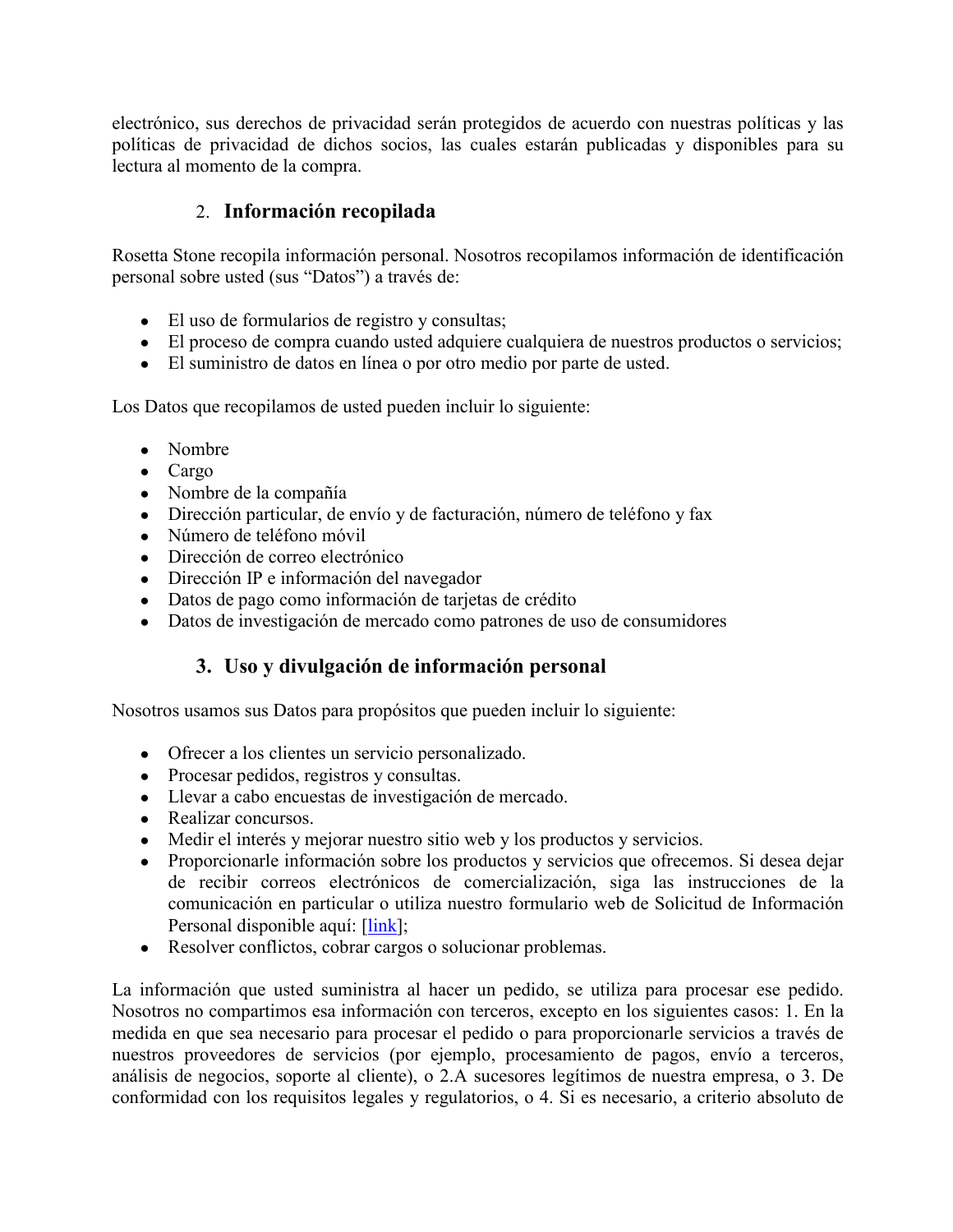Rosetta Stone, para proteger los derechos percibidos, la seguridad y la propiedad de Rosetta Stone, los usuarios de nuestros sitios web y el público en general, o 5. Con la empresa matriz o las afiliadas o subsidiarias de Rosetta Stone para la administración y el control de los Datos como usuarios conjuntos.

Excepto en los casos mencionados, antes de compartir información personal de usted con terceros, recibirá una notificación y tendrá la oportunidad de solicitar que no lo hagamos.

También usamos información en forma agrupada (para que no se identifique a ninguna persona en particular):

- Para crear perfiles de comercialización
- Para contribuir al desarrollo estratégico
- Para auditar el uso del sitio

# 4. **Uso y Divulgación de Información Personal en Japón**

En Japón, además de lo anterior, también podemos compartir datos recopilados a través de mercados de distribución digital como la App Store de Apple con Proveedores Conjuntos. "Proveedores Conjuntos" son aquellas compañías con las que hemos colaborado para ofrecer, soporte, o administrar cuentas, productos o servicios de Rosetta Stone y / o Proveedores Conjuntos, y para administrar y controlar Data, sujeto a la privacidad de Rosetta Stone y / o Proveedores Conjuntos Políticas.

En Japón, el Proveedor Conjunto encargado de administrar los Datos utilizados conjuntamente es SourceNext Corporation.

### 5. **Uso de cookies y otros dispositivos de seguimiento**

Para personalizar el uso de nuestros sitios, usamos cookies y otros dispositivos de seguimiento que incluyen objetos locales compartidos creados con tecnología Adobe Flash (cookies flash). Una cookie es una pequeña cantidad de información que el servidor web envía al disco duro de su computadora para que el sitio web pueda recordar quién es usted. Esta información puede incluir datos relacionados con el uso que usted hace de nuestros sitios, información sobre su computadora como la dirección IP y el tipo de navegador, datos demográficos y, si accede a nuestro sitio a través de un enlace ubicado en un sitio de terceros, la URL de la página que contiene dicho enlace. Los dispositivos de seguimiento no se usan para registrar el uso de Internet en otros sitios no operados por Rosetta Stone. Si es un usuario registrado, la información de cookies puede incluir su nombre y dirección de correo electrónico para fines de verificación.

La información de cookies se puede utilizar para los siguientes propósitos:

- Identificar a personas registradas o a usuarios que vuelven a ingresar
- Permitirle navegar con más facilidad en nuestro sitio
- Hacer un seguimiento del uso del sitio para mejorar el desarrollo de nuestros sitios de acuerdo con sus necesidades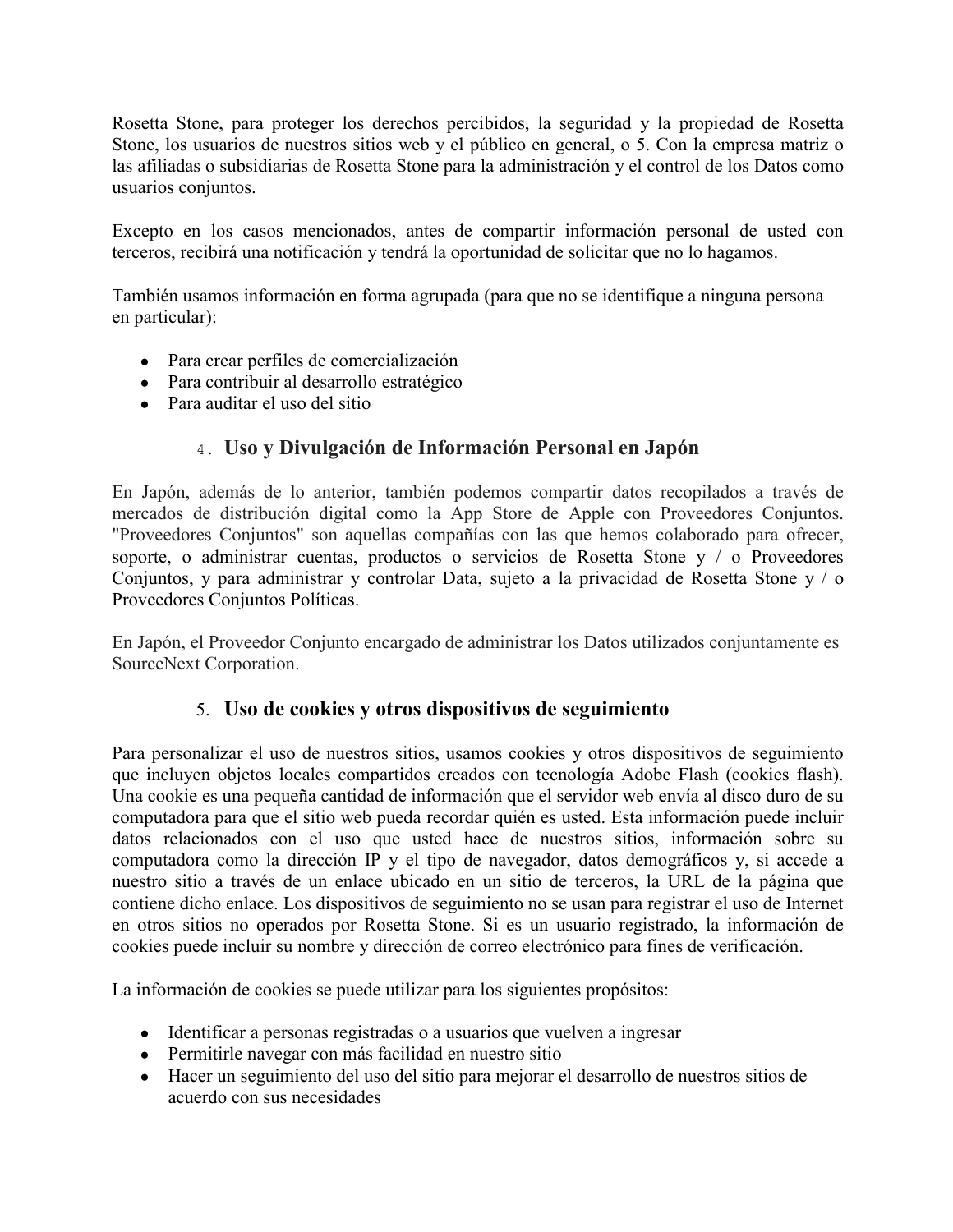- Crear un perfil demográfico
- Si no desea ayudarnos a saber cómo mejorar el sitio y nuestros productos, ofertas y estrategia de comercialización, puede configurar su navegador web para no aceptar cookies. Podrá encontrar más información sobre cómo evitar el almacenamiento de cookies en la computadora en [http://www.allaboutcookies.org,](http://www.allaboutcookies.org/) en la sección "Manage cookies" (Administrar cookies). También, puede ir al menú de ayuda de su navegador de Internet. Las cookies flash se pueden eliminar usando las últimas versiones de Google Chrome, Mozilla Firefox y Microsoft Internet Explorer, que se pueden actualizar en estos navegadores, o también puede eliminarlas o bloquearlas desde el Panel de Configuración de almacenamiento de sitios web de Adobe.

Ocasionalmente, podemos permitir a compañías de terceros instalar cookies en los sitios de Rosetta Stone para fines de investigación de mercado, seguimiento de ingresos o para mejorar la funcionalidad del sitio.

# **6. Política de seguridad**

Rosetta Stone ha implementado las medidas correspondientes para proteger los Datos de sus usuarios contra el acceso o el uso no autorizado, la alteración, la destrucción accidental o ilícita y la pérdida accidental. Si bien hacemos esfuerzos razonables para proteger su información personal contra la pérdida, el uso indebido o la alteración por parte de terceros, debe saber que la transmisión de información por Internet siempre conlleva riesgos. También existe el riesgo de que nuestros sistemas de seguridad sean boicoteados por ladrones.

### **7. Transferencia de datos**

La Internet es un entorno mundial. El uso de Internet para recopilar y procesar Datos personales implica, necesariamente, la transmisión de Datos a nivel internacional. En lo que atañe a personas radicadas en la Unión Europea, participamos en el Acuerdo de escudo de la privacidad entre EE. UU. y Suiza y entre EE. UU. y la UE ("Acuerdo"), tal como lo establece el Departamento de Comercio de EE. UU. con respecto a la recopilación, el uso y la retención de datos personales provenientes de Suiza y la Unión Europea. Para obtener más información sobre nuestra certificación en el Acuerdo, haga clic aquí: [http://www.rosettastone.com/privacy-shield,](http://www.rosettastone.com/privacy-shield) o visite el sitio del Departamento de Comercio de EE. UU. en: [https://www.privacyshield.gov/welcome.](https://www.privacyshield.gov/welcome)

### **8. Acceso a datos y a información de contacto**

Si desea solicitar una copia o enviar una corrección de la información personal que tenemos sobre usted, comuníquese con el director de privacidad a [privacyofficer@RosettaStone.com,](mailto:privacyofficer@RosettaStone.com) o diríjase por escrito a:

Privacy Officer Rosetta Stone Ltd. 135 West Market Street Harrisonburg VA 22801 USA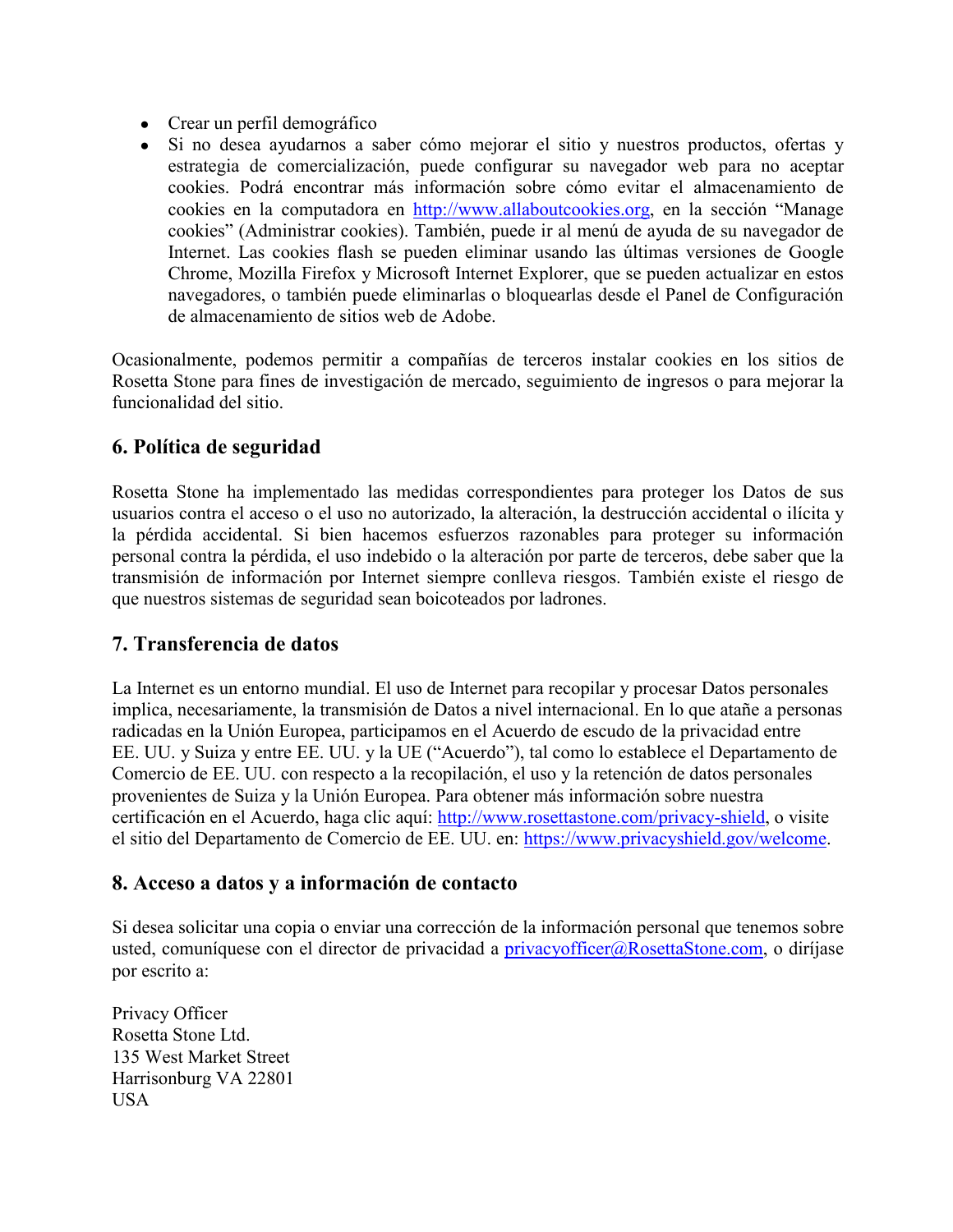Cuando así lo requiera la legislación aplicable, y especialmente el RGPD, usted tiene derecho a obtener la confirmación de la existencia de ciertos datos personales relacionados con usted, verificar su contenido, origen y exactitud, así como el derecho de acceso, revisión, portabilidad, eliminar o bloquear o retirar el consentimiento para el procesamiento de ciertos datos personales (sin afectar la legalidad del procesamiento basado en el consentimiento antes de su retirada), poniéndose en contacto con nosotros como se detalla a continuación. **En particular, tiene derecho a oponerse a nuestro uso de los datos personales para el marketing directo y en ciertas otras situaciones en cualquier momento. Contáctanos a continuación para más detalles.** Tenga en cuenta que ciertos datos personales pueden ser retenidos según lo requerido o permitido por la ley aplicable.

Si usted es un Usuario Final que recibe acceso a nuestros servicios a través de una Empresa Corporativa, Gubernamental, Educativa u otro Cliente Empresarial Organizacional de Rosetta Stone, y desea solicitar acceso, limitar el uso, limitar la divulgación o eliminar sus Datos Personales del Usuario Final, contáctese con La organización cliente que nos envió sus datos personales, y los apoyaremos cuando sea necesario para responder a su solicitud.

Si se pone en contacto con nosotros para solicitar información o emprender acciones con respecto a los datos personales que hemos recopilado sobre usted, o para ejercer sus derechos de protección de datos, haga clic [\[aquí\]](https://privacyportal-cdn.onetrust.com/dsarwebform/27aac3ab-c36e-4457-81d4-9773ba27887e/f1e6ce28-8f84-4cae-9bdd-bc40113d5ee0.html) y envíe su(s) solicitud(es) a través de nuestro formulario web de solicitud de información personal. Si tiene otras preguntas o solicitudes sobre su información personal, comuníquese con el Equipo de Privacidad por correo electrónico a privacyofficer@rosettastone.com.

Si es un residente europeo con preguntas sobre sus derechos en Datos personales bajo RGPD, comuníquese con el Delegado a le protección de datos (DPD) de Rosetta Stone, Sofia Simoes, por correo electrónico a [DPO@rosettastone.com.](mailto:DPO@rosettastone.com)

- (a) Como se indicó anteriormente, usted tiene la opción de no proporcionar sus datos personales a Rosetta Stone, aunque puede ser necesario para inscribirse como miembro del Servicio y participar de ciertas funciones que se ofrecen a través del Servicio.
- (b) Usted puede acceder o actualizar sus datos personales utilizando nuestro formulario web de Solicitud de Información Personal disponible aquí: [\[link\]](https://privacyportal-cdn.onetrust.com/dsarwebform/27aac3ab-c36e-4457-81d4-9773ba27887e/f1e6ce28-8f84-4cae-9bdd-bc40113d5ee0.html).
- (c) Usted puede hacer que Rosetta Stone deje de enviarle mensajes comerciales por correo electrónico siguiendo las instrucciones que aparecen en tales mensajes o utilizando nuestro formulario web de Solicitud de Información Personal disponible aquí: [\[link\]](https://privacyportal-cdn.onetrust.com/dsarwebform/27aac3ab-c36e-4457-81d4-9773ba27887e/f1e6ce28-8f84-4cae-9bdd-bc40113d5ee0.html).

(d) En la sección "Ayuda" de la barra de herramientas de la mayoría de los navegadores encontrará cómo evitar que el navegador acepte nuevas "cookies", cómo hacer que el navegador le avise cuando usted recibe una "cookie" nueva o cómo desactivar completamente las "cookies".

Por el suministro de dicha información, se podrá cobrar un cargo según lo permitan las leyes aplicables.

### **9. Menores de 13 años**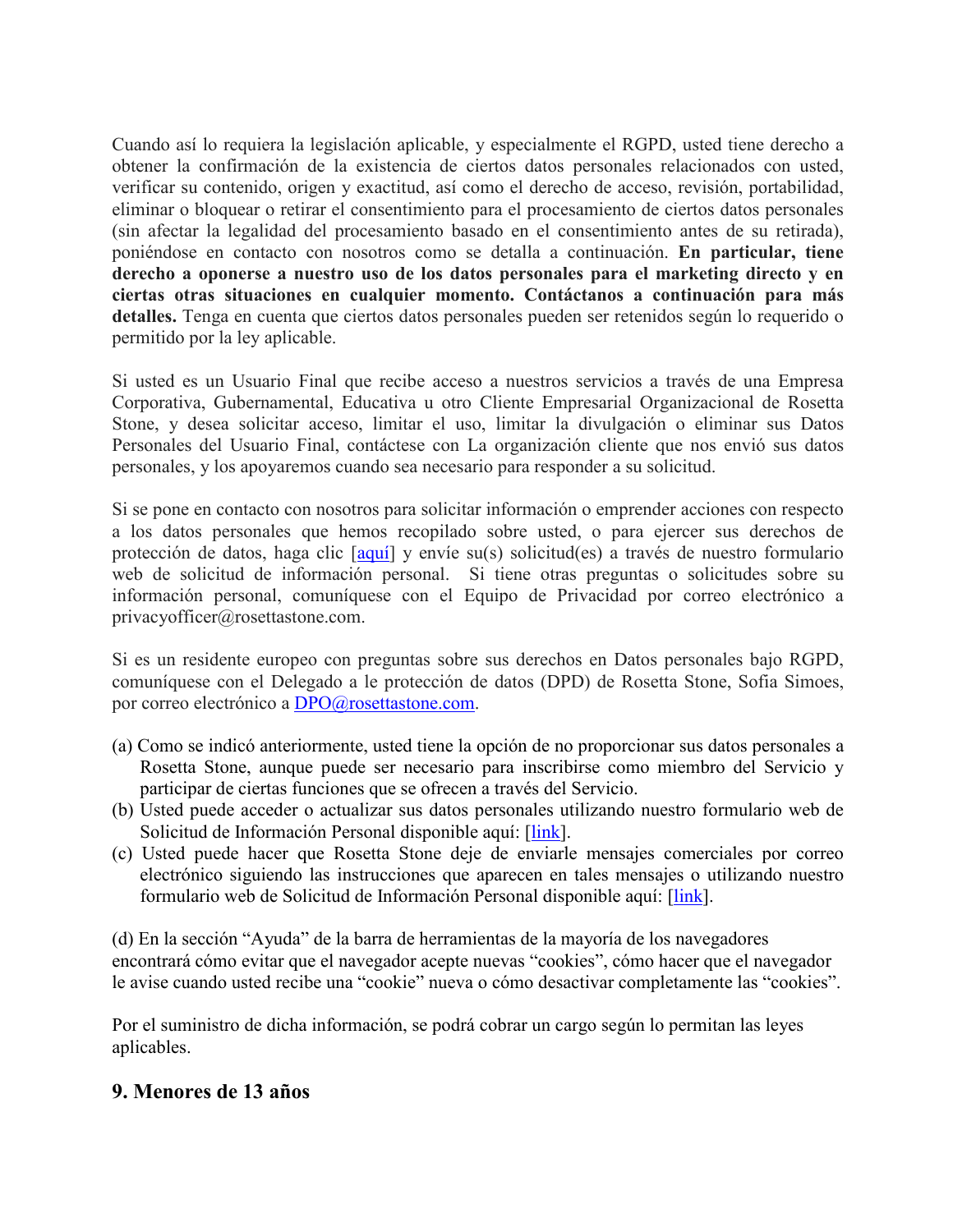Nosotros no recopilamos de manera intencional información sobre personas menores de 13 años. En los casos en que un padre o tutor nos notifique que se han recopilado datos de este tipo, procederemos a eliminar tales datos.

## **10. Residentes de California**

### *Notice to California Consumers*

*This notice is effective as of January 1, 2020*

If you reside in California, we are required to provide additional information to you about how we use and disclose your information, and you may have additional rights with regard to how we use your information. We have included this California-specific information below.

- **CA Personal Information**. Consistent with section 2 of this *Website Privacy Policy*, we collect certain categories and specific pieces of information about individuals that are considered "Personal Information" in California ("**CA Personal Informatio**n"), specifically:
	- o *Personal and Other Identifiers or Characteristics: such as first name and last name, personal or professional contact information, mailing address, telephone number, e-mail address, unique personal identifier, IP, device, and online activity information, age, date of birth, gender, demographics, username and password to our Websites or services;*
	- o *Commercial Information: such as payment details, credit card information and purchase or transaction history.*
	- o **Sources**. We may collect certain categories of CA Personal Information from you and other third parties as described in sections 4 and 5 of the of this *Website Privacy Policy*.
- **Use of CA Personal Information**. Consistent with sections 3, 4 and 5 of this *Website Privacy Policy*, we may use CA Personal Information for business or commercial purposes. Please see sections 3, 4 and 5 for more details.
- **CA Personal Information Sold or Disclosed For Business Purposes**.
	- o In the preceding twelve months, we may have shared CA Personal Information for business purposes, or we may have "sold" (as defined under CCPA) some categories of CA Personal Information.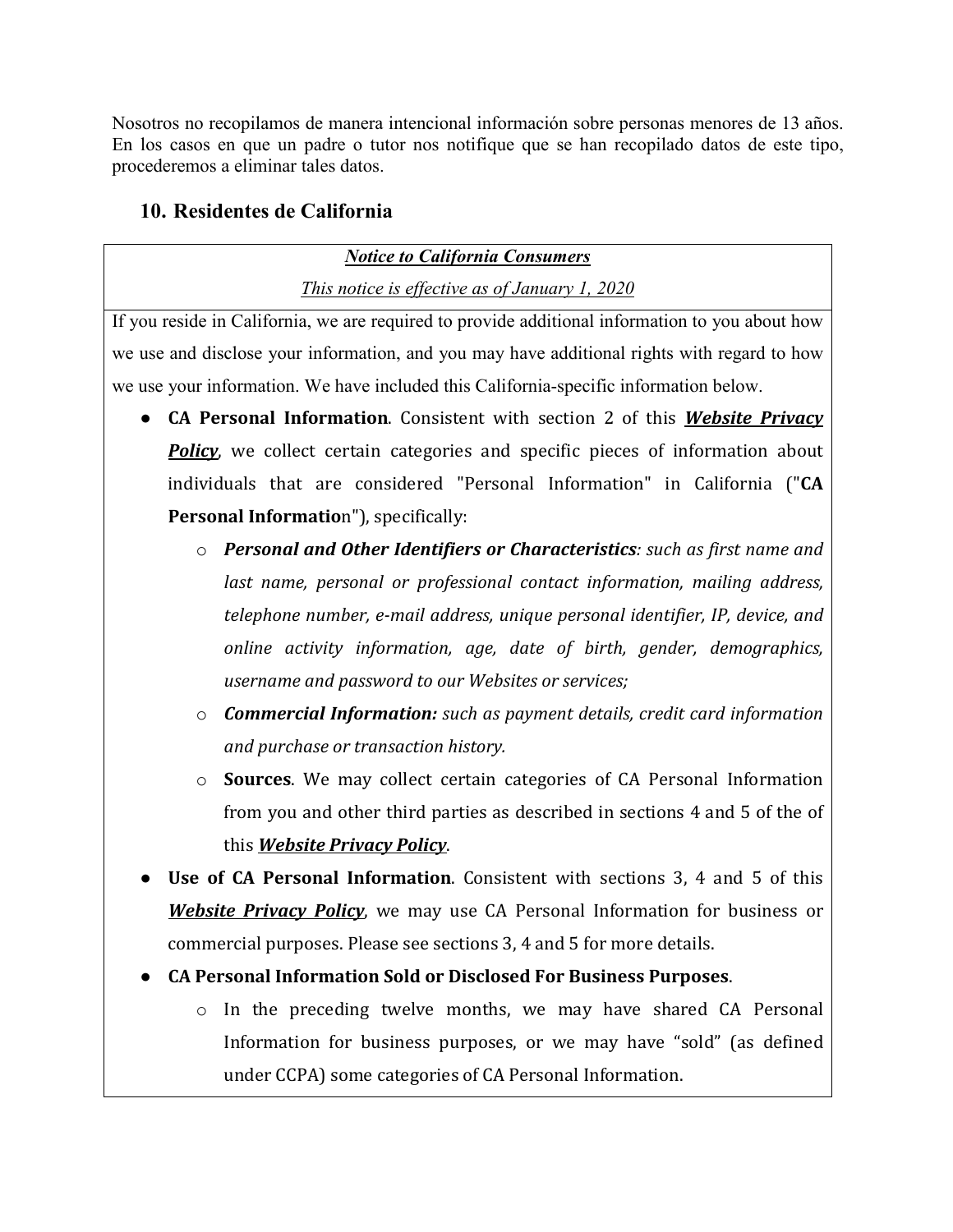- **California Consumer Rights**. Subject to certain exceptions, as a California resident, you may have the following rights to your CA Personal Information: (i) *Access*. Request access to your CA Personal Information that we collect, use, disclose, or sell; (ii) *Deletion*. Request deletion of your CA Personal Information; and (iii) *CA Personal Information Sold or Disclosed For Business Purposes.* Request information about the CA Personal Information we have "sold" (as defined under CCPA) or disclosed for business purposes within the preceding 12 months. To the extent permitted by applicable law, we may be required to retain some of your CA Personal Information and certain CA Personal Information is strictly necessary in order for us to fulfil the purposes described in this Privacy Policy.
- **Exercising California consumer rights.** If you are a California resident and wish to exercise any of these rights, please: (a) submit your request using our California webform available **[\[here\]](https://privacyportal-cdn.onetrust.com/dsarwebform/27aac3ab-c36e-4457-81d4-9773ba27887e/a4611d02-cd40-4c80-8efb-af97324e0cc4.html)***;* (b) log into your account to make any updates or submit a request; (c) contact us as described in the *Website Privacy Policy* section 8 above, or (d) call the following toll-free number 800-280-8172. When submitting your request, you may be asked to provide certain information, which may include additional proof of identification, so that we can verify your identity and validate the request. We are not responsible for requests that are not sent or submitted properly, or that do not have complete information. Please note that you are limited by law in the number of requests you may submit per year. We will not discriminate against you by offering you different pricing or products, or by providing you with a different level or quality of products, based solely upon you exercising your rights to your CA Personal Information.
- **Do Not Sell My Personal Information**. If we "sell" (as defined by CCPA) your CA Personal Information to a third party, as a California Resident, you have the right to opt-out of the sale of your CA Personal Information. If you wish to exercise this right, please click **[\[here\]](https://www.rosettastone.com/lp/ccpa/)**, contact us as described in the *Website Privacy Policy* section 8 above, or call the following toll-free number 800-280-8172. To the extent that you elect to designate an authorized agent to make a request on your behalf, they must identify that they are contacting us as agent and will be required